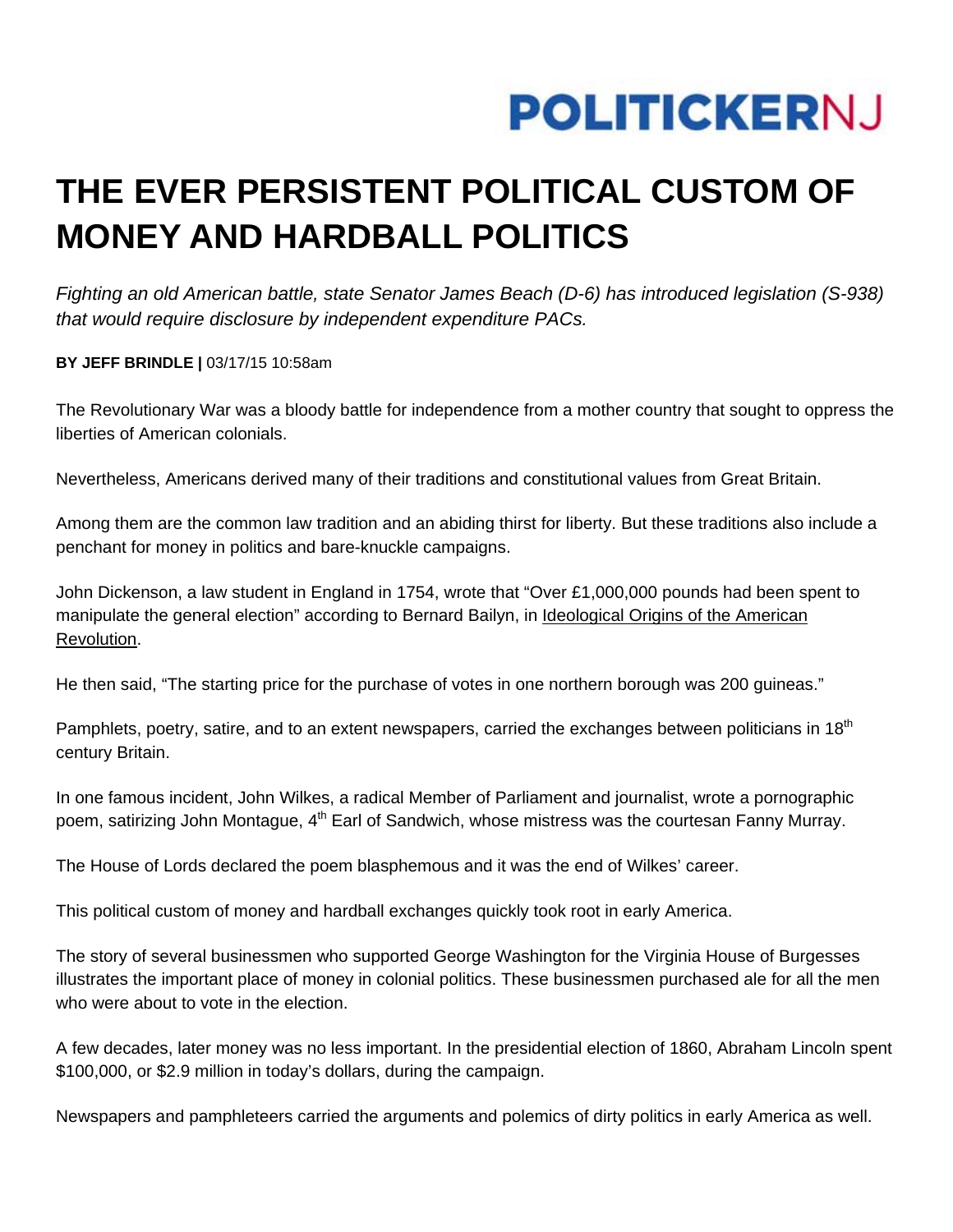George Washington was called the corrupter of a washerwomen's daughter; Jefferson an atheist and French agent; John Quincy Adams a supplier of young women to a lust-crazed czar; and later Lincoln a monkey.

By these standards, a Super PAC ad in the last presidential election accusing Mitt Romney of causing the death of a woman who died of cancer seems mild in comparison.

Not much has changed in American politics and elections over the last two centuries.

The politics of personal destruction, hard-hitting exchanges between candidates, and the use of money to influence elections are as much a part of today's electoral politics as in 18<sup>th</sup> century Britain and early America.

Pamphleteers may have been replaced by bloggers and direct mail, Jonathan Swift by John Stewart, and newspapers by social media and broadcast advertising, but the results are similar.

So much has remained the same. However, there is one difference between then and now. It is the means by which the messages are delivered and the manner by which they are underwritten.

Super PACs and other 501(c) independent groups are increasingly taking over the electoral field. And these independent groups are often financed by super rich individuals as well as well-heeled corporations and unions.

This trend is not only happening at the federal level (soon to be evidenced in the next presidential election) but in New Jersey and throughout the states as well.

As noted in previous columns, independent groups totally dwarfed political parties and candidates in the last legislative and gubernatorial elections in New Jersey in 2013. They spent \$41 million to \$14 million spent by the political party entities.

The issue is not the money. Money has always been a factor in elections; all the way back to 18<sup>th</sup> century Britain and early America.

Moreover, it is not that these independent groups are participants in the electoral process. Candidates have always had surrogates whose purpose was to attack and define their opponents. And independent groups are protected by the First Amendment.

It is simply that so much money is being directed toward independent groups and away from more accountable political parties and candidates.

So what can be done to bring balance back into the process? First, these independent groups, which often operate in secret, should be treated just like political parties and candidates.

While limits on contributions provided to independent groups cannot be limited, outside groups can be required to register and to disclose their contributions and expenditures. Registration and disclosure has been endorsed by the U.S. Supreme Court decision in Citizens United and by the D.C. Court of Appeals in SpeechNow.

State Senator James Beach (D-6) has introduced legislation (S-938) that would require disclosure by these groups. It is hoped that the Legislature will pass this legislation.